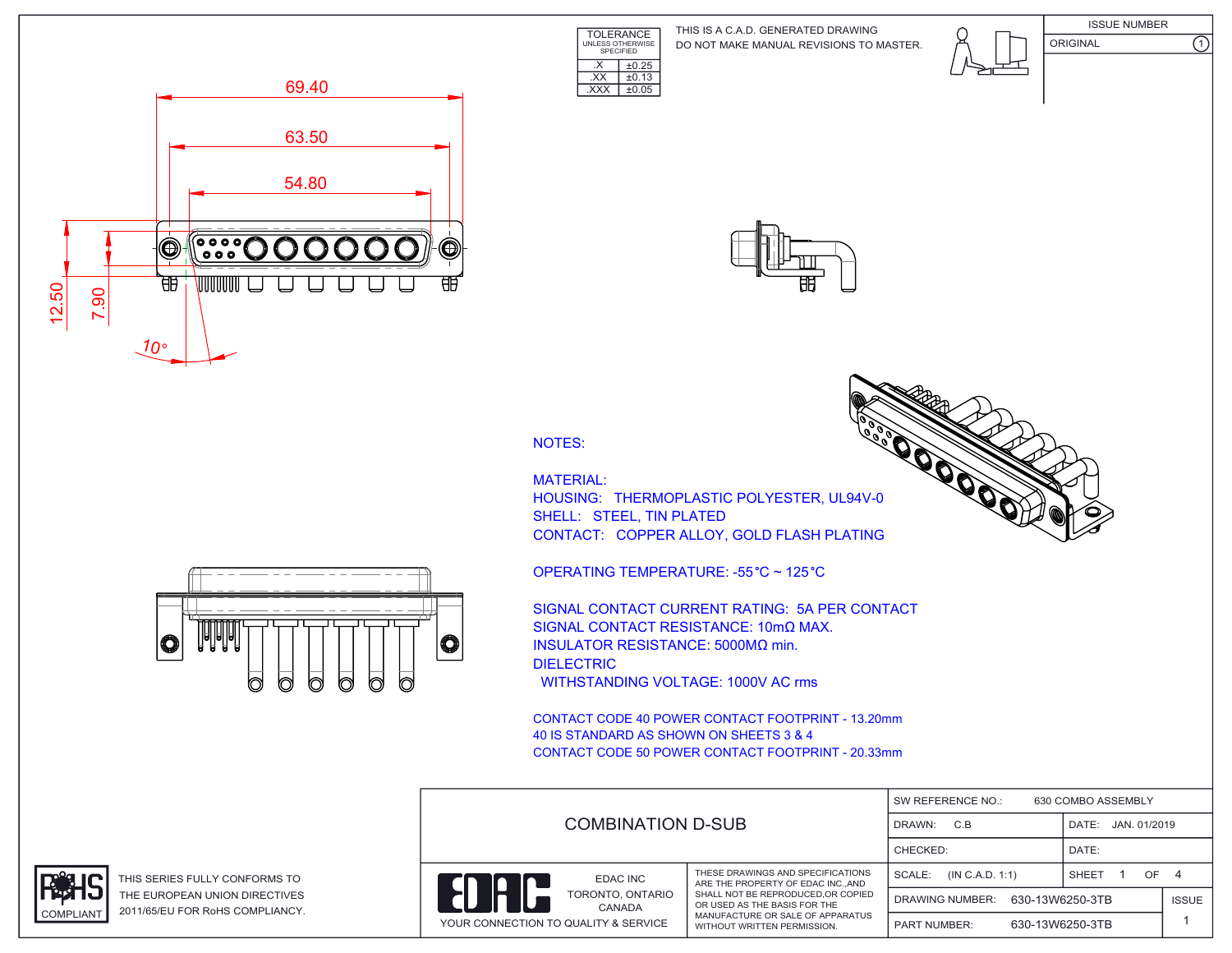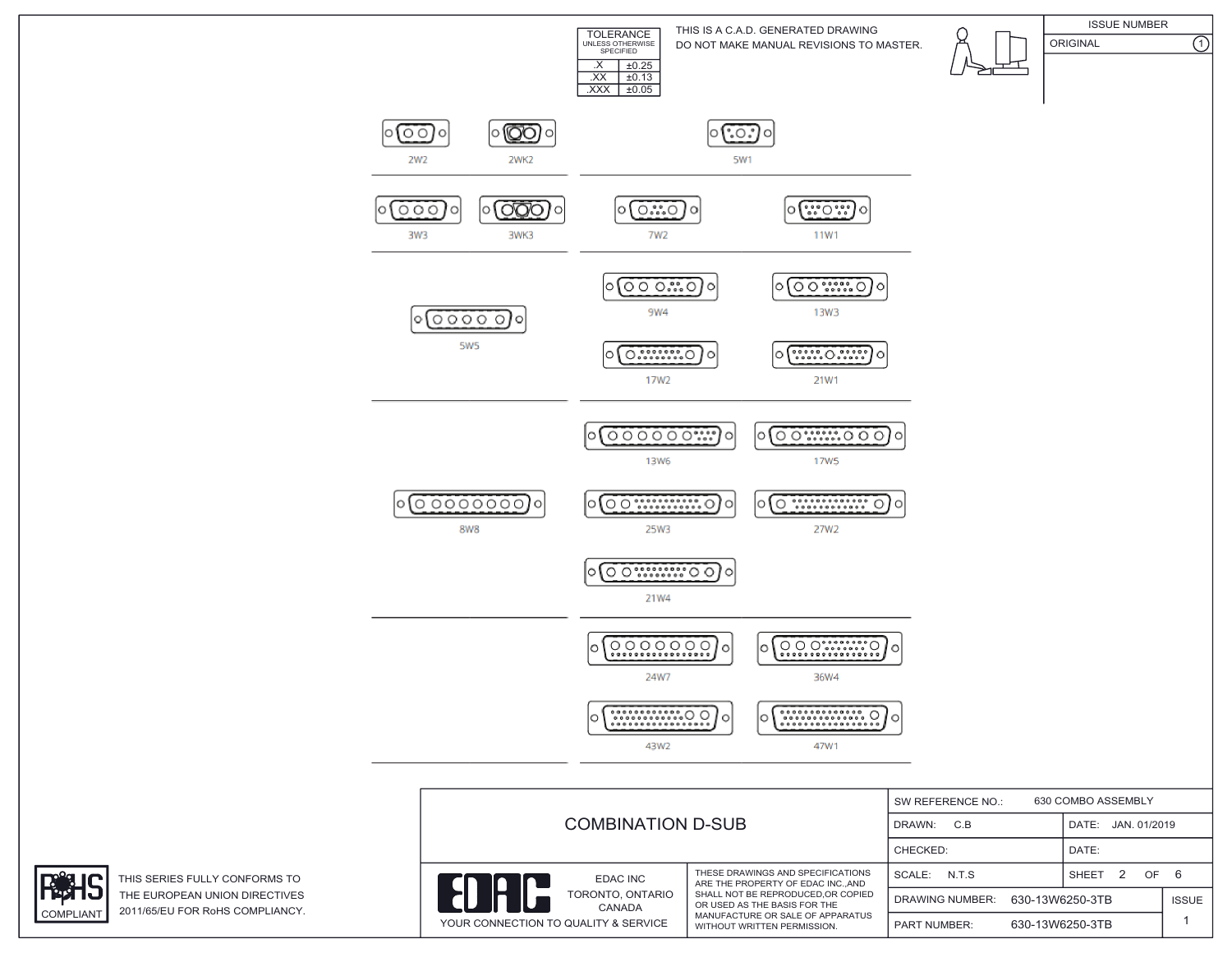

DO NOT MAKE MANUAL REVISIONS TO MASTER. THIS IS A C.A.D. GENERATED DRAWING



ISSUE NUMBER ORIGINAL (1)

2W2 / 2WK2

3W3 / 3WK3

5W1 Male/Female

7W2 Male/Female













PCB EDGE

11W1 Male/Female

17W2 Male/Female

## 21W4 Male/Female



27W2 Male/Female



21W1 Male/Female



|                       | <b>COMBINATION D-SUB</b>                                                 |                                                                                                                                      | 630 COMBO ASSEMBLY<br>SW REFERENCE NO.:   |                       |              |
|-----------------------|--------------------------------------------------------------------------|--------------------------------------------------------------------------------------------------------------------------------------|-------------------------------------------|-----------------------|--------------|
|                       |                                                                          |                                                                                                                                      | DRAWN:<br>C.B                             | JAN. 01/2019<br>DATE: |              |
|                       |                                                                          |                                                                                                                                      | CHECKED:<br>DATE:                         |                       |              |
| <b>IS TO</b>          | EDAC INC                                                                 | THESE DRAWINGS AND SPECIFICATIONS<br>ARE THE PROPERTY OF EDAC INCAND                                                                 | SCALE:<br>N.T.S                           | SHEET                 | OF 4         |
| <b>TIVES</b><br>ANCY. | 1Ĥ<br>TORONTO, ONTARIO<br>CANADA<br>YOUR CONNECTION TO QUALITY & SERVICE | SHALL NOT BE REPRODUCED.OR COPIED<br>OR USED AS THE BASIS FOR THE<br>MANUFACTURE OR SALE OF APPARATUS<br>WITHOUT WRITTEN PERMISSION. | 630-13W6250-3TB<br><b>DRAWING NUMBER:</b> |                       | <b>ISSUE</b> |
|                       |                                                                          |                                                                                                                                      | <b>PART NUMBER:</b>                       | 630-13W6250-3TB       |              |

5W5 Female



PCB EDGE

25.63

8W8 Female



PCB EDGE



CURRENT RATING /  $\phi$ A 10A / 2.2 20A / 3.3 30A / 3.7 40A / 4.2

PCB EDGE

THIS SERIES FULLY CONFORM THE EUROPEAN UNION DIREC COMPLIANT 2011/65/EU FOR RoHS COMPLI